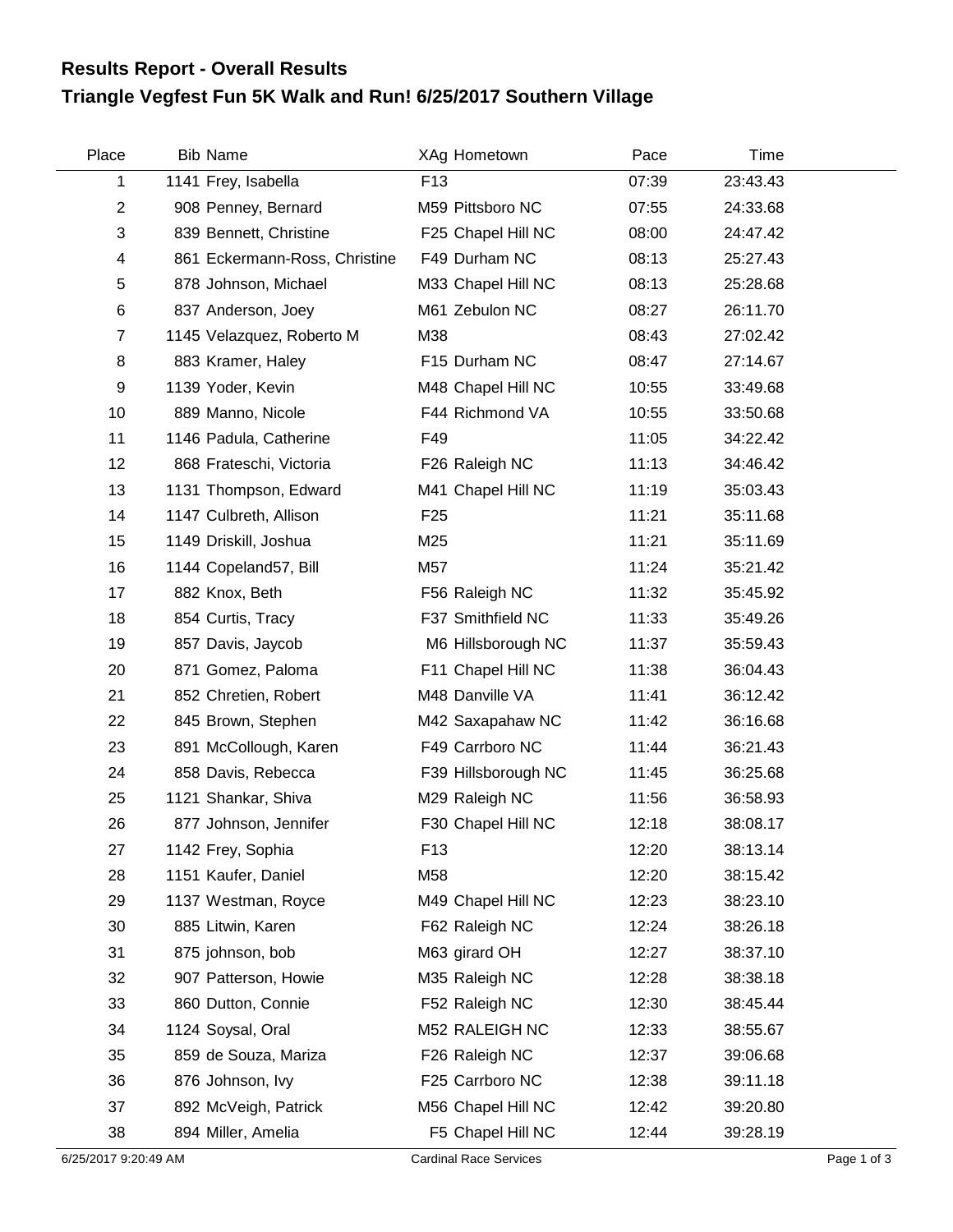| Place | <b>Bib Name</b>          | XAg Hometown         | Pace  | Time     |  |
|-------|--------------------------|----------------------|-------|----------|--|
| 39    | 895 Miller, Jeanine      | F43 Chapel Hill NC   | 12:44 | 39:28.44 |  |
| 40    | 896 Miller, William      | M53 Chapel Hill NC   | 12:44 | 39:28.68 |  |
| 41    | 904 Pagett, Matthew      | M31 Durham NC        | 12:45 | 39:31.93 |  |
| 42    | 902 Overcash, Elizabeth  | F30 Durham NC        | 12:45 | 39:32.18 |  |
| 43    | 1130 Svendsgaard, Beth   | F51 RALEIGH NC       | 12:46 | 39:34.43 |  |
| 44    | 1138 Yentel, Jennifer    | F44 Raleigh NC       | 12:46 | 39:35.43 |  |
| 45    | 835 Abernethy, Hannah    | F27 Carrboro NC      | 12:47 | 39:37.43 |  |
| 46    | 1127 Stillwagon, Matt    | M30 Carrboro NC      | 12:47 | 39:38.93 |  |
| 47    | 900 Mullaney, Kacey      | F30 Carrboro NC      | 12:48 | 39:39.43 |  |
| 48    | 867 Ferrell, Hannah      | F30 Durham NC        | 12:48 | 39:40.92 |  |
| 49    | 1134 Waters, Mandy       | F25 Cary NC          | 12:53 | 39:56.92 |  |
| 50    | 1118 Samfield, Emily     | F62 DURHAM NC        | 13:04 | 40:31.18 |  |
| 51    | 905 Parrish, Karen       | F53 Apex NC          | 13:07 | 40:41.18 |  |
| 52    | 864 Epplin, Julia        | F51 Apex NC          | 13:08 | 40:42.67 |  |
| 53    | 1136 Wentley, Tom        | M56 Raleigh NC       | 13:08 | 40:43.42 |  |
| 54    | 890 Martin, Jack         | M63 Apex NC          | 13:16 | 41:06.68 |  |
| 55    | 1140 Slavinsky, Andrew   | M42                  | 13:25 | 41:35.88 |  |
| 56    | 909 Penney, Ember        | F14 Pittsboro NC     | 13:29 | 41:48.13 |  |
| 57    | 1135 Wentley, Amy        | F57 Raleigh NC       | 13:31 | 41:53.38 |  |
| 58    | 870 Gomez, Isabel        | F9 Chapel Hill NC    | 13:31 | 41:55.38 |  |
| 59    | 1119 Setti, Mary         | F64                  | 13:37 | 42:13.51 |  |
| 60    | 1120 Setti, Richard      | M69                  | 13:38 | 42:14.50 |  |
| 61    | 863 Enders, Johna        | F50 Chapel Hill NC   | 13:39 | 42:18.50 |  |
| 62    | 888 Magdanz, Tyler       | M20 Raleigh NC       | 13:44 | 42:35.51 |  |
| 63    | 906 Patrick, Wendy       | F50 Apex NC          | 13:51 | 42:55.76 |  |
| 64    | 1122 Smith, Andrea       | F34 Cary NC          | 14:14 | 44:06.75 |  |
| 65    | 836 Anazia, Carrie       | F28 Winston-Salem NC | 14:14 | 44:06.75 |  |
| 66    | 846 Buchheit, Mary Ellen | F49 Apex NC          | 14:18 | 44:20.76 |  |
| 67    | 1126 Sperring, Irina     | F53 Apex NC          | 14:19 | 44:21.75 |  |
| 68    | 1115 Read Jr, Philip     | M33 RALEIGH NC       | 14:19 | 44:23.26 |  |
| 69    | 881 Klovski, Cathy       | F42 Timberlake NC    | 14:27 | 44:48.00 |  |
| 70    | 844 Brown, Kathryn       | F37 Saxapahaw NC     | 14:32 | 45:04.50 |  |
| 71    | 887 Lutz, Jessica        | F35 PIKEVILLE NC     | 14:35 | 45:11.00 |  |
| 72    | 1150 Shreve, Sandy       | F66                  | 14:37 | 45:17.51 |  |
| 73    | 856 Davis, Beth          | F51 Oakton VA        | 14:39 | 45:25.25 |  |
| 74    | 855 Davis, Ashley        | F21 Oakton VA        | 14:49 | 45:55.51 |  |
| 75    | 893 Medley, Korey        | F23 asheboro NC      | 14:54 | 46:11.75 |  |
| 76    | 1123 Smith, Laura        | F33 Mt. Airy NC      | 16:12 | 50:13.50 |  |
| 77    | 899 Morris, Matt         | M41 Raleigh NC       | 16:24 | 50:51.79 |  |
| 78    | 874 Hooks, Elizabeth     | F42 Chapel Hill NC   | 16:56 | 52:30.50 |  |
| 79    | 851 Causley, Robert      | M5 Chapel Hill NC    | 16:56 | 52:30.50 |  |